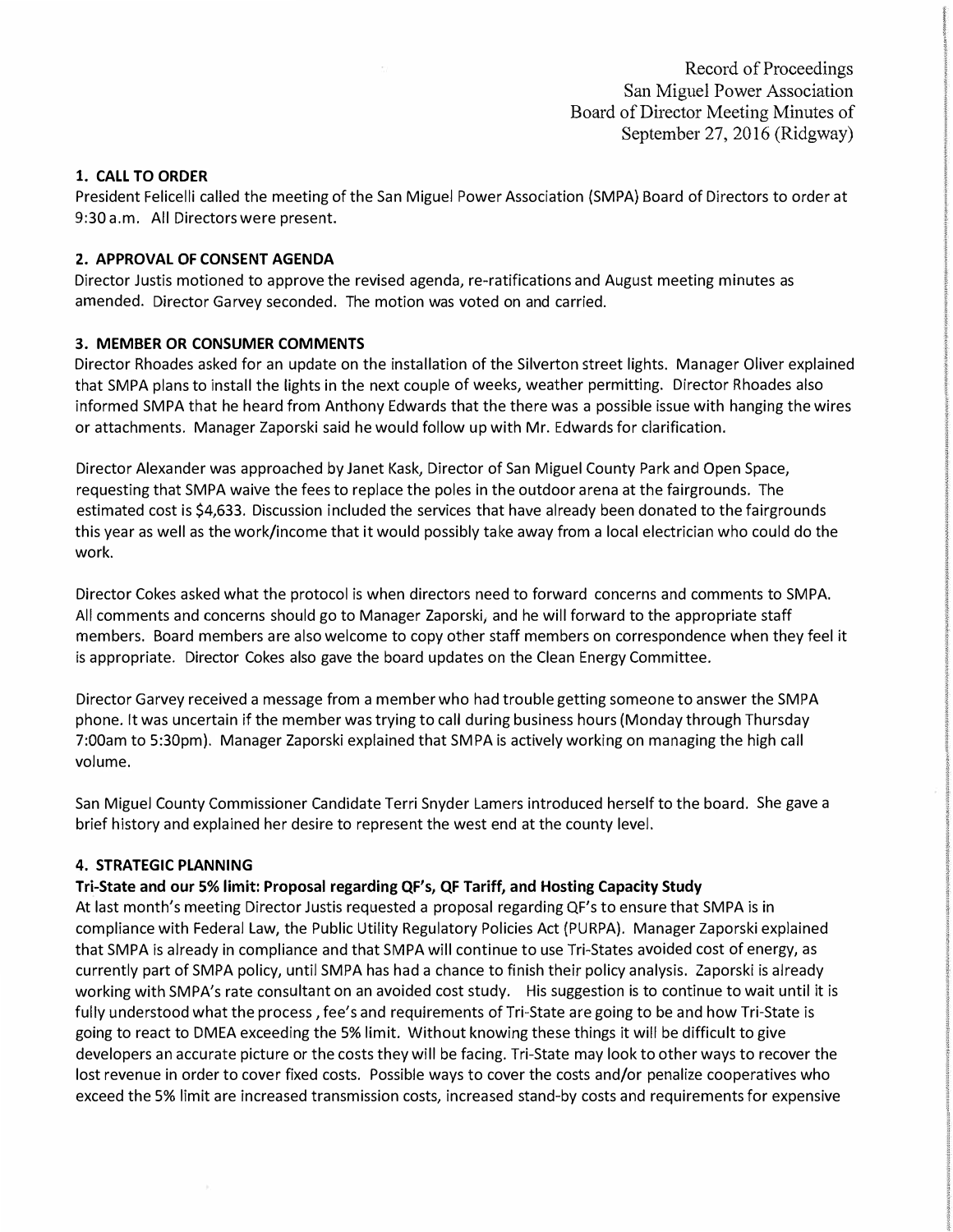# Record of Proceedings San Miguel Power Association Board of Director Meeting Minutes of September 27, 2016 (Ridgway)

transmission system impact studies. President Felicelli asked for Jim Link's legal opinion. It was agreed that the topic would be covered during executive session.

Manager Zaporski has reached out to DMEA to see how Tri-State handled the billing for Drop 5 It is a legal issue, and DMEA may go to the regulating body of FERC if Tri-State bills them for any of the charges/penalties listed above. Director Rhoades asked if DMEA had to pay for a system impact study. Manager Zaporski will ask them.

Manager Zaporski presented a tentative QF Proposal with the caveat that more research is needed. Under his proposal, the QF rate would be SMPA's wholesale cost of energy which is \$0.0403 kwh. The proposal included eligibility for a demand-side management program where a percentage of SMPA's demand savings on the wholesale power bill resulting from a QF's generation profile could be passed on to the QF. It also included a hosting capacity study. The hosting capacity study would be needed to find out what the distribution system could host. It would be a switch in the way the distribution system works. On November 1, the SW Managers meeting will include engineers from Western Slope cooperatives to help determine where QF's could be added without significant expense and impact. Discussion about the possible ramifications that need to be considered followed.

Director Sibold attended the TSGT contract committee meeting where they polled the committee members regarding Policy 115 and increasing the 5% limit. More members said they would vote in favor or increasing the 5% limit than in previous years.

# **Board Retreat and Strategic Planning**

none

# **5. CEO REPORT**

# **Introduction of Employee Guests**

Manager Zaporski explained that Paul Hora and Alex Shelley were the employee guests, and that they were attending the meeting to assist him with the rate presentation.

# **Corporate Donations**

The board reviewed the updated list of corporate donations, and Manager Zaporski clarified that the year-todate total given at the August meeting did not include SMPA's \$5,000 matching grant funds for the CoBank Sharing Success, and it should have. Including those grant funds and corporate donations that were sent during September, SMPA is currently about \$4,700 over budget in corporate donations. Alex Shelley explained that the overage includes some fairly large donations that were new this year and therefore not included in the budget. Director Rhoades motioned to approve a \$10,000 budget override for corporate donations. Director Garvey seconded. The motion was voted on and carried.

The board received answers from Bright Futures after last month's meeting. Director Sibold motioned to approve a \$1,000 corporate donation to Bright Futures. Director Garvey seconded. The motion was voted on and carried.

# **Board Donations**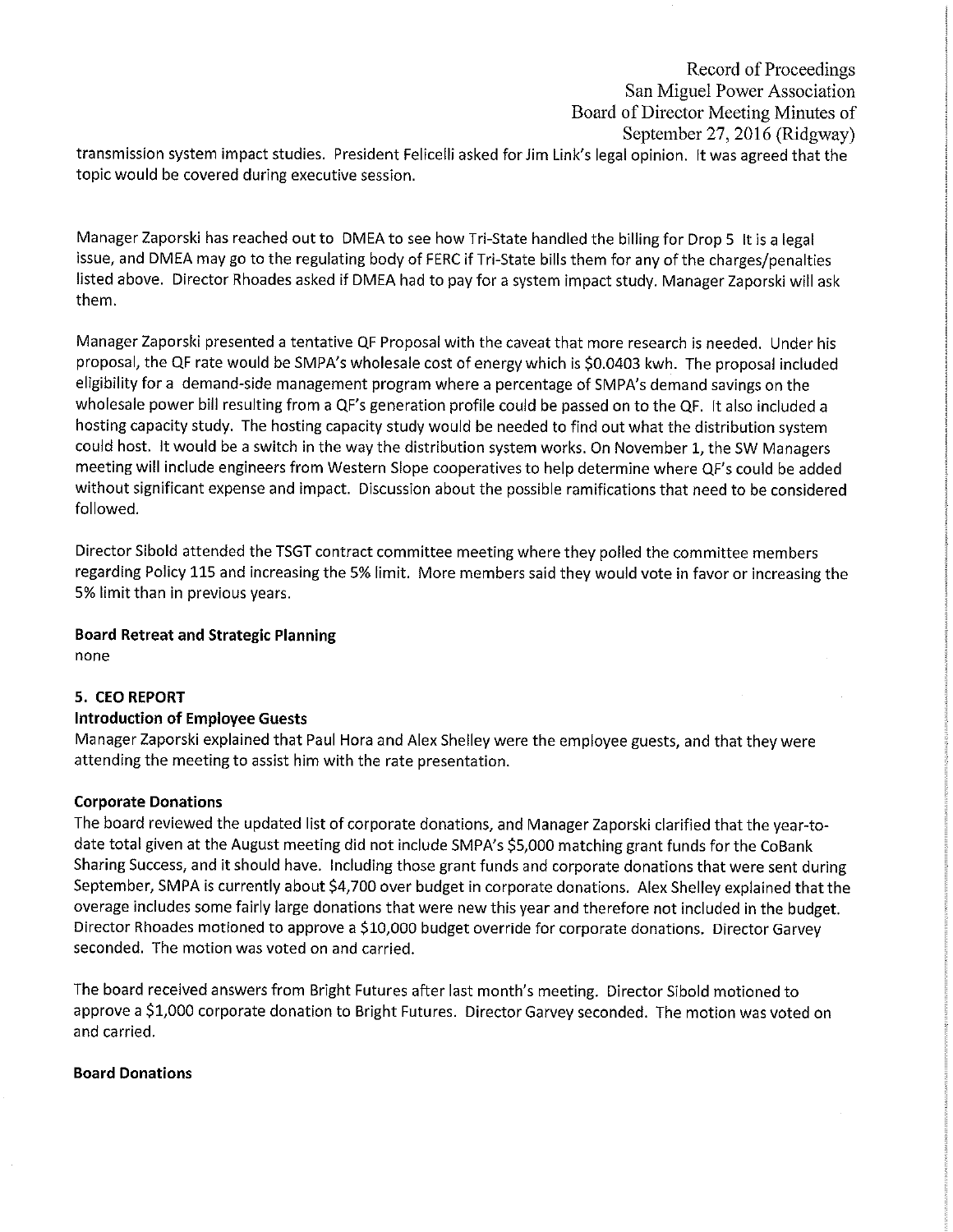# Record of Proceedings San Miguel Power Association Board of Director Meeting Minutes of September 27, 2016 (Ridgway)

There were no board donations at the September meeting, but the board requested a list of year-to-date board donations at the next board meeting.

#### Finance

Manager Rutherford informed the board that SMPA received a new proposal from Kevin Kelso for the audit. Discussion followed regarding the possibility of doing a request for proposal (RFP) or using the same firm but a different lead in the future. The new proposal includes a \$1,200 increase. Director Alexander motioned to approve the new audit contract with Kevin Kelso. Director Sibold seconded. The motion was voted on and carried.

Director Justis requested Form 7 education for board members at a future board meeting.

SMPA drew \$5.2M of the \$8.4M loan allocation at a low interest rate of 1.94%.

## **Rate Discussion and Presentation**

TSGT voted to use \$40M of deferred revenue to offset the rate increase. They are giving a 4.23% increase in the wholesale energy rate to coops with an estimated 2-3% increase again next year. SMPA will host member/community rate educational meetings prior to the board making a motion to increase SMPA's rates. The cost study indicated that an access charge of \$25 would be a more balanced access charge to cover costs. The average access charge in the SW cooperatives is \$26.35 while the average energy rate is \$0.1121 kwh. SMPA is using Rate Schedule 1 for the presentation with the understanding that the increase for the chosen option will be applied to the other schedules/classes. There was a discussion on which options to present at the member meetings. The focus group discussion results were included in the discussion. The average residential increase is 4.23% regardless of which option is chosen. The board narrowed the options down to rate schedule 1, option #3, 4 and 5 to be presented at the member rate meetings. Manager Zaporski showed the board the presentation that will be given to the members at the rate meetings. Discussion on possible questions and needed clarifications was included. A vote on a rate is needed at the October board meeting in order to meet the timeline for a January 1, 2017 effective date.

#### **Marketing & Member Services**

Managers Zaporski and Freeman attended an affordable housing meeting for the Ouray/Ridgway area. Only three of 22 Ridgway employees currently live in Ridgway.

# Update on SMPA IQ solar program

SMPA is still working on the lease with San Miguel County.

#### **Update on LED Lighting**

Paul Hora was the SMPA lead on the installation of LED street lights in Nucla, Naturita, and Norwood. It was a successful project; however, the bulbs are showing failure due to a problem with the soldering in the bulb, which causes the light to start to strobe. SMPA has already replaced some of the faulty lights with other inventory. 185 lights were installed with close to a 10% failure rate. The manufacturer has taken responsibility and will replace the faulty bulbs at their cost. The new lights will be dark sky compliant with lower spectrum LED. As discussed earlier in the meeting, Silverton is waiting for installation of their street lights.

# **Information Technology**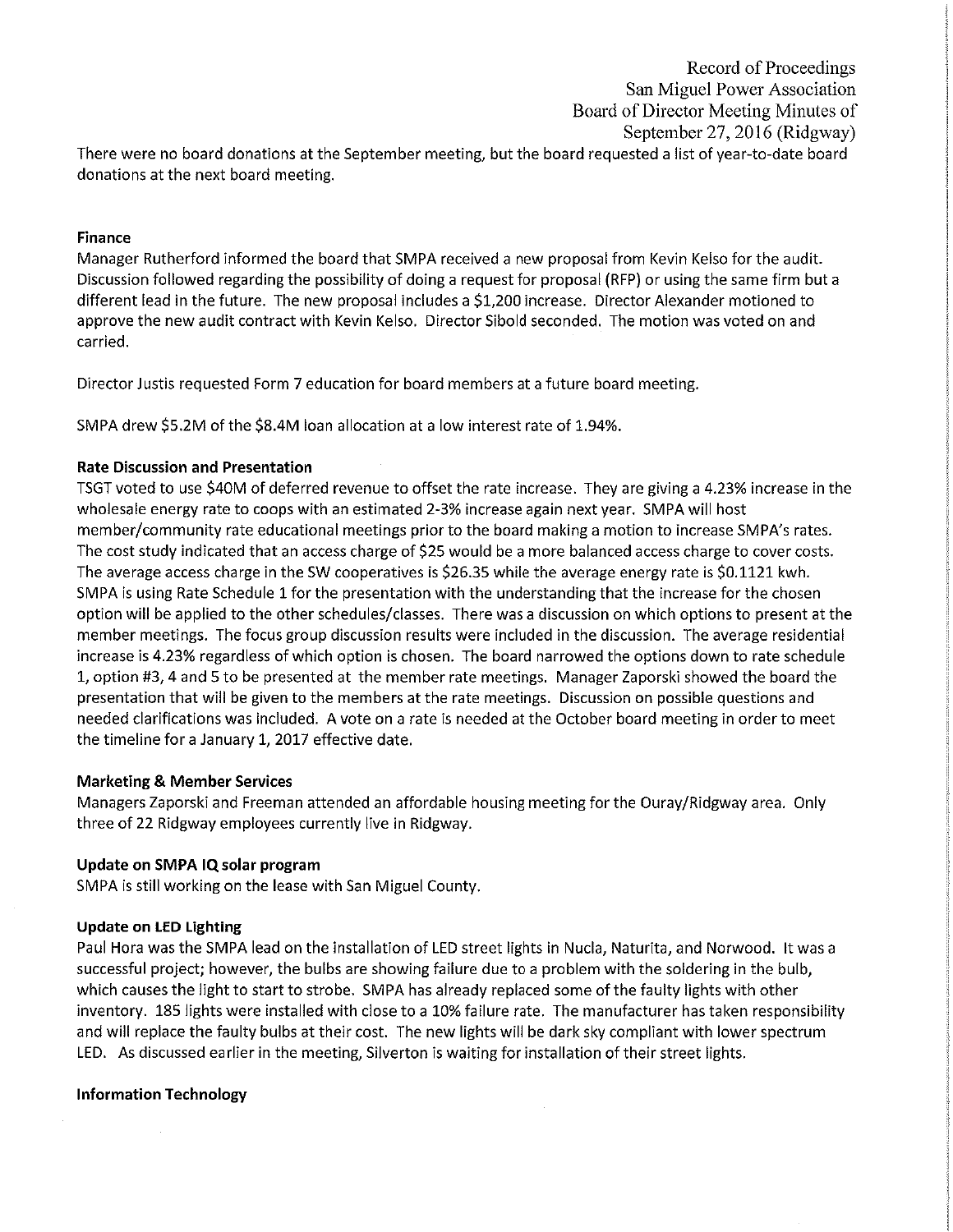There were no additions to the board report.

#### **Administration & Human Resources**

There were no additions to the board report.

## Approval of Local Purchase Policy and Distracted Driving- Cell Phone Policy

Director Rhoades motioned to approve the Local Purchase Policy and the Distracted Driving- Cell Phone Policy. Director Garvey seconded. The motion was voted on and carried.

## Engineering

## Telluride/Mt. Village Reliability Project update

Manager Riley informed the board that the USFS report has been received, and SMPA is scheduling a meeting with San Miguel County regarding road closures that will be needed.

## **Operations**

Manager Oliver told the board that he and Manager Freeman met with DMEA regarding a contract for 24/7/365 dispatch services that will start on January 1, 2017.

## **Safety and Regulatory Compliance**

SMPA is bringing in an auditor for PCB compliance. Also, employees will be judging the safety slogan and logo contest.

# CEO Schedule- Oct 7 Tri State New CEO Orientation

Manager Zaporski was invited and will try to attend the New CEO Orientation hosted by Tri-State on October 7<sup>th</sup>.

# **6. ATTORNEY'S REPORT**

Director Sibold made a motion at 2:03 PM to enter into executive session. Director Justis seconded. The motion was voted on and carried. The board entered into executive session at 2:03 PM and came out at 2:45 PM. While in executive session no decisions were made nor votes taken.

#### 7. ASSOCIATED MEETING REPORTS

**CREA - Dave Alexander** Director Alexander had nothing to report from CREA.

Western United -Dave Alexander

Director Alexander had nothing to report from Western United.

Tri-State - Jack Sibold

Director Sibold gave a presentation showing rate information from other G&T's as well as budgets and operating expenses.

Eco Action Partners - Jack Sibold Director Sibold had nothing to report from Eco Action partners.

# 8. BOARD TRAVEL